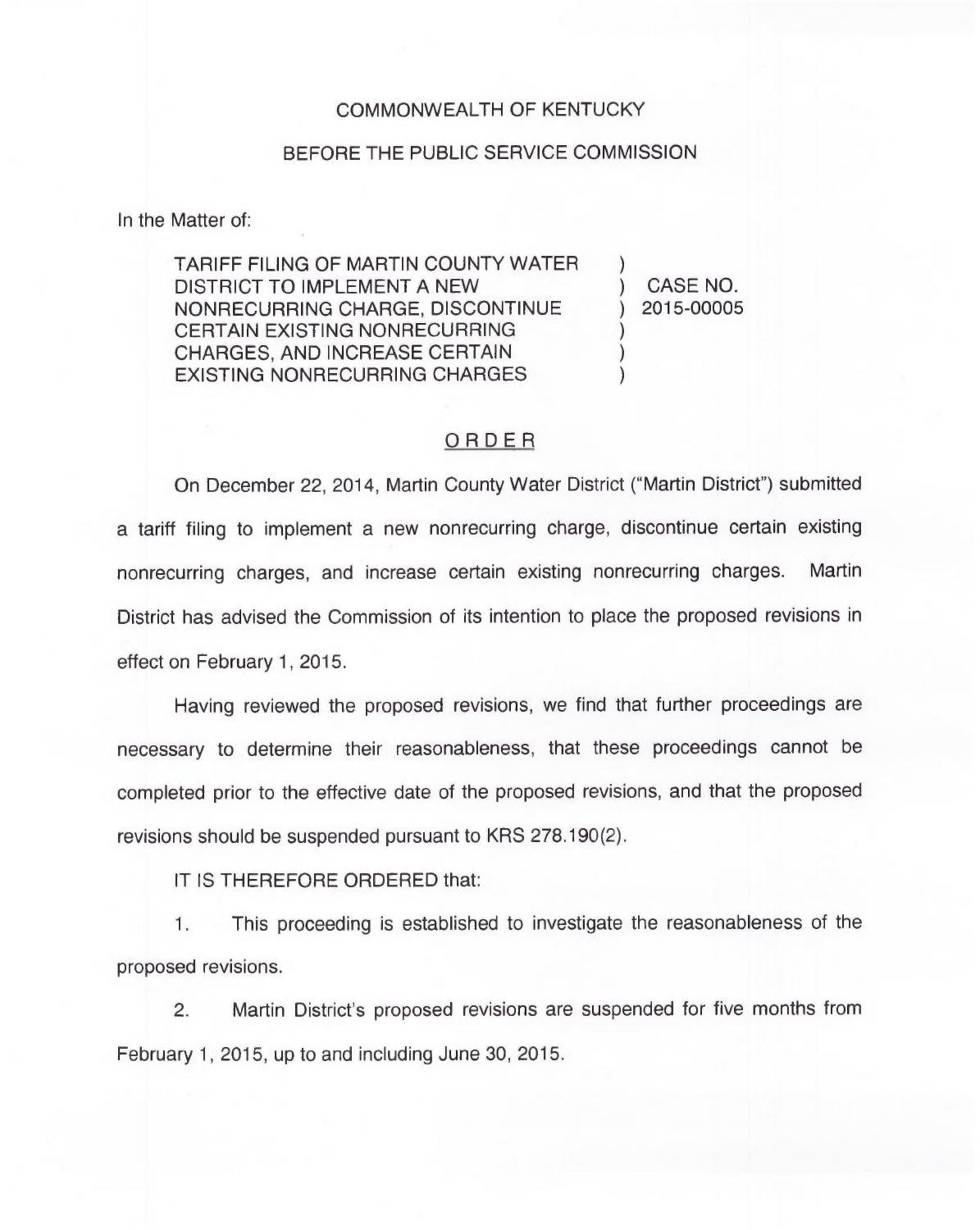| By the Commission                     |
|---------------------------------------|
| <b>ENTERED</b>                        |
| <b>JAN 0 9 2015</b>                   |
| KENTUCKY PUBLIC<br>SERVICE COMMISSION |
|                                       |

ATTEST

Case No. 2015-00005